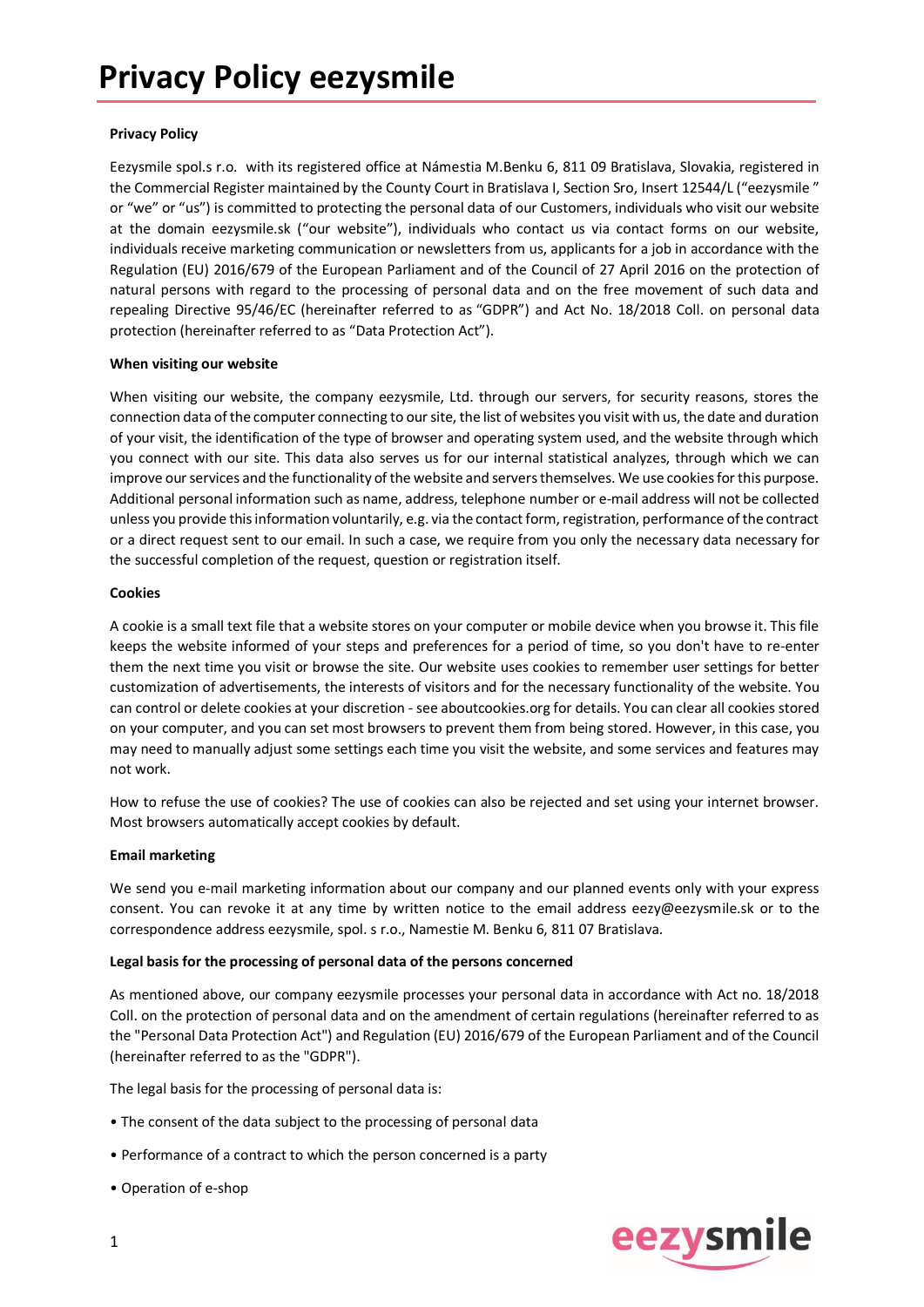• The legitimate interest of the operator

• fulfillment of obligations arising from the law - when storing data about you and the services provided to you in our accounting or when making data available to state and other bodies that supervise our activities or that resolve disputes or the implementation of decisions.

#### **Consent of the person concerned**

Every visitor to our website or client using the services of our company (hereinafter referred to as the person concerned) gives their consent to the processing of personal data voluntarily, without coercion and enforcement, as well as without conditional on the threat of rejection of the contractual relationship or services. The company eezysmile, spol. Ltd. considers the personal data provided to be confidential and respects the rights and requirements of its clients associated with them.

The data subject shall give his or her consent separately for each purpose of processing personal data, and may at any time cancel it, individually for each purpose.

The Company considers the personal data provided to be confidential and places emphasis on respect for privacy.

Conditions and method of processing the personal data of the persons concerned and transferring the data to third countries

Our company does not disclose processed personal data and does not provide them to third parties without the express consent of the persons concerned (unless the applicable laws of the Slovak Republic and the EU provide otherwise, or it is not a court order or other state supervision). The company does not transfer personal data to third countries and international institutions.

### **Retention period of personal data of data subjects**

The time is determined according to the specific purpose of personal data processing and according to the requirements of special regulations.

Specific retention periods are set by the company's internal regulations prepared in accordance with the Archiving Act.

The company securely disposes of all personal data whose purpose of processing and retention period has expired. After the end of the defined purpose, the company is entitled to process personal data to the necessary extent and only for the purposes of statistics in their anonymized form.

The company ensures the processing of personal data of the data subjects in a form enabling the identification of individual data subjects for a period of time no longer than is necessary to achieve the purpose of processing.

The rights of the data subject associated with the processing of his personal data and the obligations of the company

Upon written request, the person concerned has the right to:

- to access your own personal data;
- a list of your own personal data that are being processed;
- to correct, delete or limit the processing of personal data;
- withdraw consent to the processing of personal data at any time;
- object to the processing of personal data;
- for the portability of personal data;
- restrictions on the processing of her personal data;